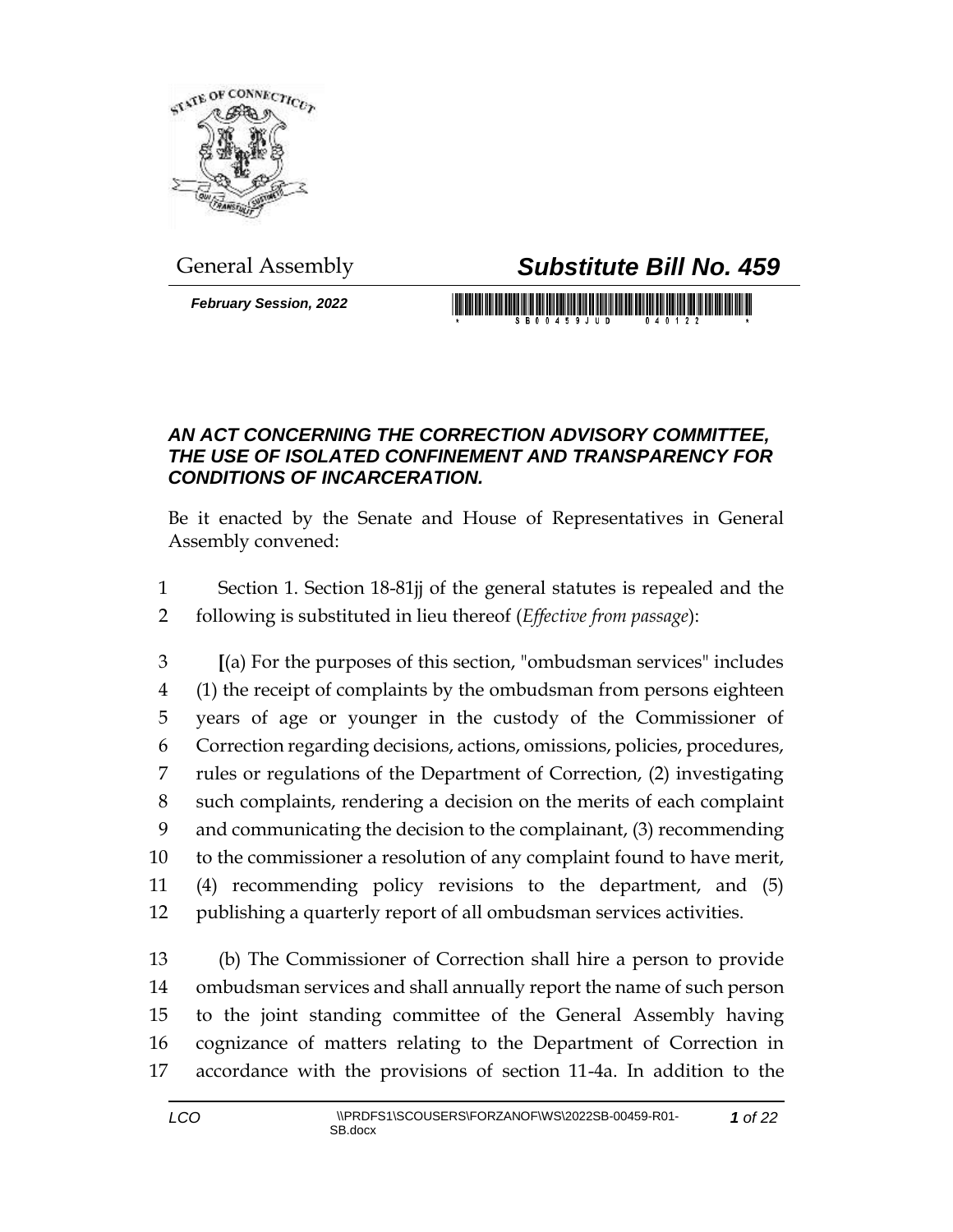executive assistant positions authorized under subdivision (10) of section 5-198, the commissioner may hire an executive assistant to carry out the duties of this section.

 (c) Prior to any person eighteen years of age or younger in the custody 22 of the Commissioner of Correction obtaining ombudsman services, such person shall have reasonably pursued a resolution of the complaint through any existing internal grievance of appellate procedures of the Department of Correction.

26 (d) All oral and written communications, and records relating to such communications between a person eighteen years of age or younger in the custody of the Commissioner of Correction and the ombudsman or a member of the ombudsman's staff, including, but not limited to, the identity of a complainant, the details of a complaint and the investigative findings and conclusions of the ombudsman shall be confidential and shall not be disclosed without the consent of the person, except that the ombudsman may disclose without the consent of the person (1) such communications or records as may be necessary for the ombudsman to conduct an investigation and support any recommendations the ombudsman may make, or (2) the formal disposition of a person's complaint when requested in writing by a court that is hearing such person's application for a writ of habeas corpus that was filed subsequent to an adverse finding by the ombudsman on such person's complaint.

 (e) Notwithstanding the provisions of subsection (d) of this section, whenever in the course of providing ombudsman services, the ombudsman or a member of the ombudsman's staff becomes aware of the commission or planned commission of a criminal act or a threat to the health and safety of any person or the security of a correctional facility, the ombudsman shall notify the Commissioner of Correction or a facility administrator of such act or threat and the nature and target of the act or threat.

(f) If the Commissioner of Correction has a reasonable belief that a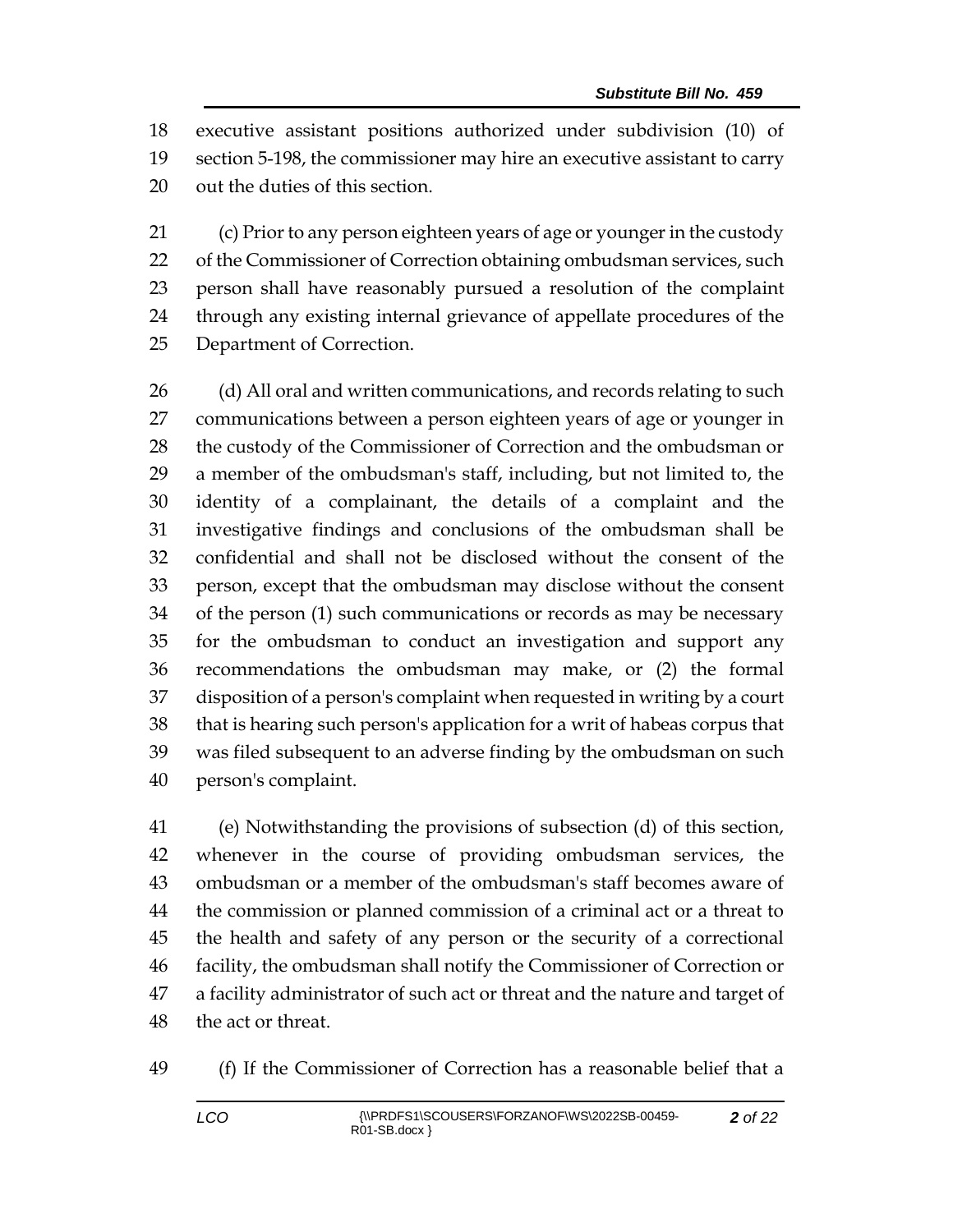| 50       | person eighteen years of age or younger in the custody of the                                                                                 |  |  |  |  |
|----------|-----------------------------------------------------------------------------------------------------------------------------------------------|--|--|--|--|
| 51<br>52 | commissioner has made or provided to the ombudsman an oral or<br>written communication concerning a safety or security threat within the      |  |  |  |  |
| 53       | Department of Correction or directed against an employee of the                                                                               |  |  |  |  |
| 54       | department, the ombudsman shall provide to the commissioner all oral                                                                          |  |  |  |  |
| 55       | or written communications relevant to such threat.]                                                                                           |  |  |  |  |
| 56       | (a) There is established the Correction Advisory Committee that shall                                                                         |  |  |  |  |
| 57       | consist of nine members. Such members shall be appointed as follows:                                                                          |  |  |  |  |
| 58       | (1) One who is directly impacted, appointed by the Senate                                                                                     |  |  |  |  |
| 59       | chairperson of the joint standing committee of the General Assembly                                                                           |  |  |  |  |
| 60       | having cognizance of matters relating to the Department of Correction;                                                                        |  |  |  |  |
| 61       | (2) One who has expertise in law, specifically the rights of                                                                                  |  |  |  |  |
| 62       | incarcerated persons, appointed by the House chairperson of the joint                                                                         |  |  |  |  |
| 63       | standing committee of the General Assembly having cognizance of                                                                               |  |  |  |  |
| 64       | matters relating to the Department of Correction;                                                                                             |  |  |  |  |
|          |                                                                                                                                               |  |  |  |  |
|          |                                                                                                                                               |  |  |  |  |
| 65<br>66 | (3) One who has a demonstrated interest in advancing the rights and                                                                           |  |  |  |  |
| 67       | welfare of incarcerated persons, appointed by the president pro tempore<br>of the Senate;                                                     |  |  |  |  |
| 68       |                                                                                                                                               |  |  |  |  |
| 69       | (4) One who has a demonstrated interest in advancing the rights and<br>welfare of incarcerated persons, appointed by the speaker of the House |  |  |  |  |
| 70       | of Representatives;                                                                                                                           |  |  |  |  |
| 71       | (5) One who has expertise in the provision of mental health care to                                                                           |  |  |  |  |
| 72       | incarcerated persons or formerly incarcerated persons, appointed by the                                                                       |  |  |  |  |
| 73       | minority leader of the Senate;                                                                                                                |  |  |  |  |
| 74       | (6) One who has expertise in the provision of medical care to                                                                                 |  |  |  |  |
| 75       | incarcerated persons or formerly incarcerated persons, appointed by the                                                                       |  |  |  |  |
| 76       | minority leader of the House of Representatives; and                                                                                          |  |  |  |  |
| 77       | (7) Three who are appointed by the Governor, one of whom has                                                                                  |  |  |  |  |
| 78       | expertise in corrections and two of whom are directly impacted.                                                                               |  |  |  |  |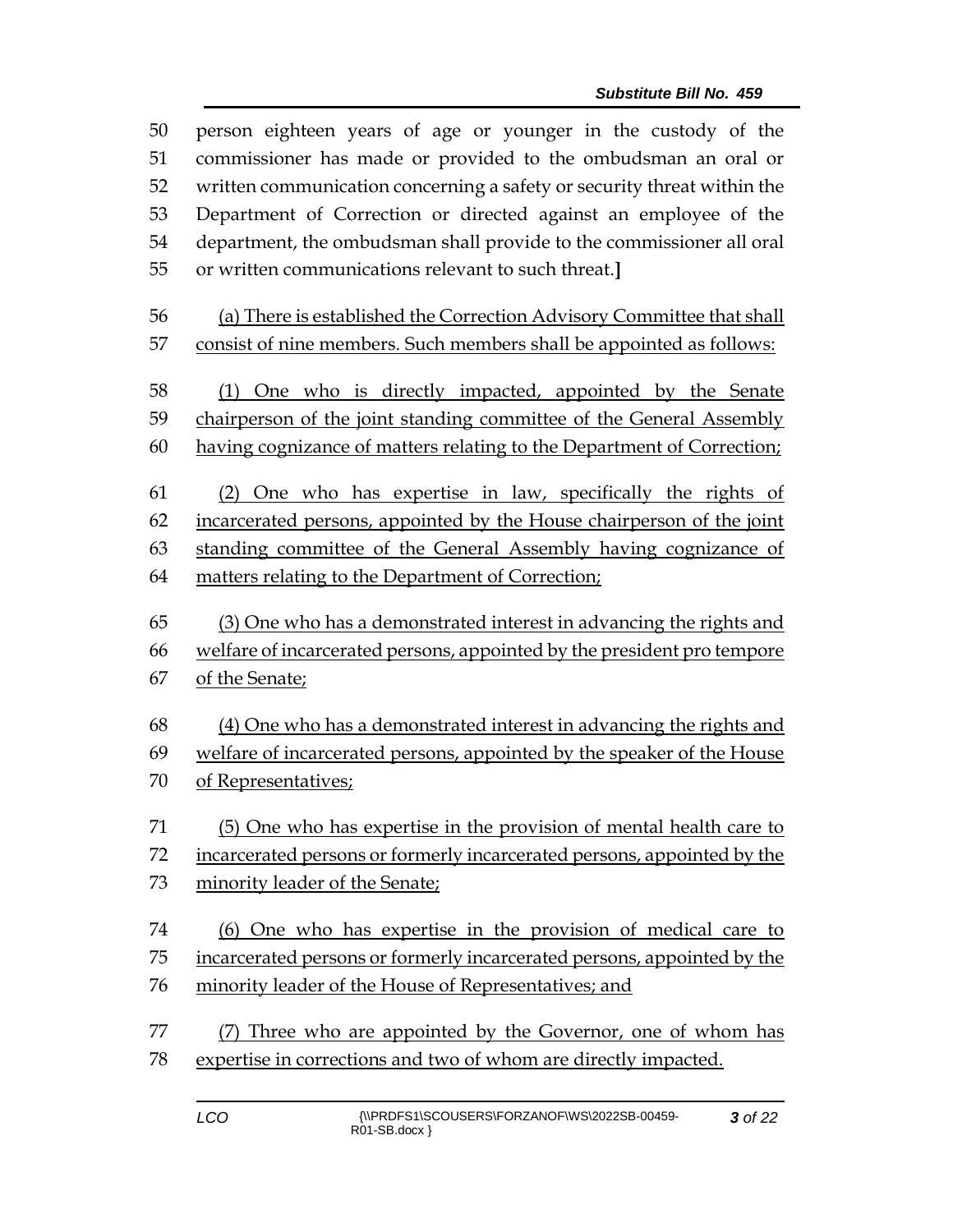(b) For purposes of subsection (a) of this section, "directly impacted" means (1) a person who was previously incarcerated within a facility operated by the department and is no longer under probation or any supervision by the department, or (2) a family member of a person described in subdivision (1) of this subsection or of a person who is in 84 the custody of the Commissioner of Correction. (c) All appointments to the committee, including vacancy appointments which shall be filled by the appointing authority having the power to make the original appointment, shall be made as follows: (1) Not later than thirty days after the effective date of this section or after any vacancy, each appointing authority or any such authority filling a vacancy shall submit a letter designating such authority's appointment or appointments to the joint standing committee of the General Assembly having cognizance of matters relating to the Department of Correction. Such joint standing committee shall post such letters on its Internet web site. The Senate and House chairpersons of such joint standing committee shall schedule a public hearing of such proposed appointments to be conducted not later than forty days after the effective date of this section, or ten days after the submission of a letter in the case of a vacancy. (2) After such hearing, each appointing authority shall confirm or withdraw such authority's appointment or appointments. Any appointing authority who withdraws an appointment shall, not later than ten days after such withdrawal, submit a new letter to such joint standing committee of the General Assembly designating a different appointment or appointments, which shall initiate the hearing and approval or withdrawal process pursuant to subdivision (1) of this subsection and this subdivision for such appointment or appointments. (d) The chairpersons of the Correction Advisory Committee shall be the members appointed pursuant to subdivisions (1) and (2) of subsection (a) of this section. Such chairpersons shall schedule the first meeting of said committee, which shall be held not later than sixty days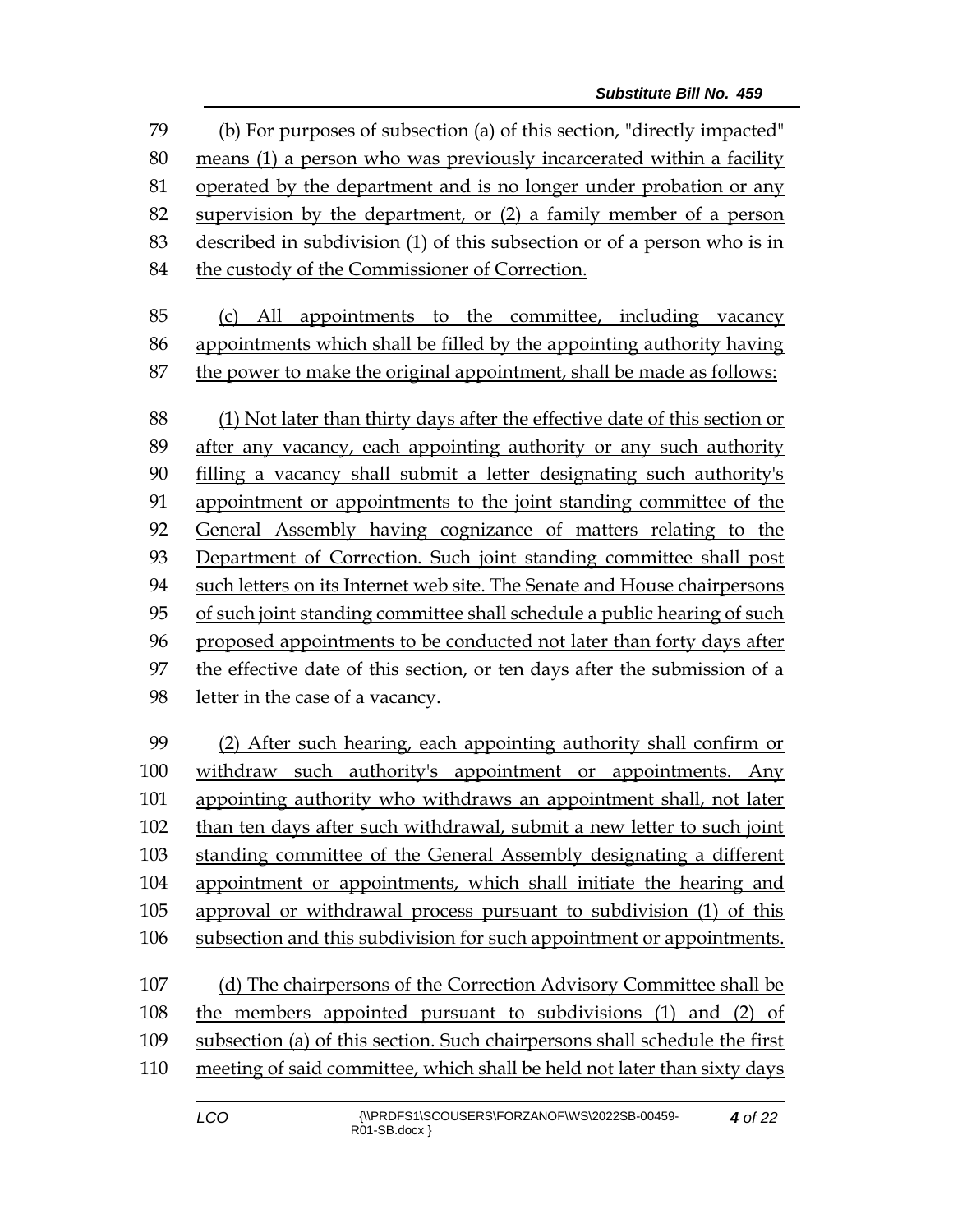after the effective date of this section.

(e) Each committee member shall serve a four-year term, except that

each initial term shall run for four years from February 1, 2023. Each

committee member may serve up to two terms. In the event of a vacancy

appointment, the member appointed to fill the vacancy shall serve the

remainder of the original member's four-year term and may be

reappointed for up to two more terms.

 (f) Each member shall serve without compensation but shall, within available appropriations, be reimbursed for necessary expenses that such member may incur through service on the Correction Advisory Committee.

 $(g)$  Each member shall, not later than ten days after the first meeting of the Correction Advisory Committee in which such member participates, take an oath of office to diligently and honestly administer the affairs of said committee. The oath shall be administered by a chairperson of said committee.

 (h) A majority of the members appointed to the Correction Advisory Committee shall constitute a quorum, which shall be necessary for the committee to conduct business. A majority vote of the members present shall be required for action of the committee.

 (i) The state of Connecticut shall protect and hold harmless any committee member from financial loss and expense, including legal fees and costs, if any, arising out of any claim, demand or suit for damages resulting from acts or omissions committed in the discharge of the member's official duties pursuant to this section which may constitute negligence but which acts are not wanton, malicious or grossly negligent as determined by a court of competent jurisdiction.

 (j) The Correction Advisory Committee shall perform the following functions:

(1) Submit a list of candidates for Correction Ombuds for the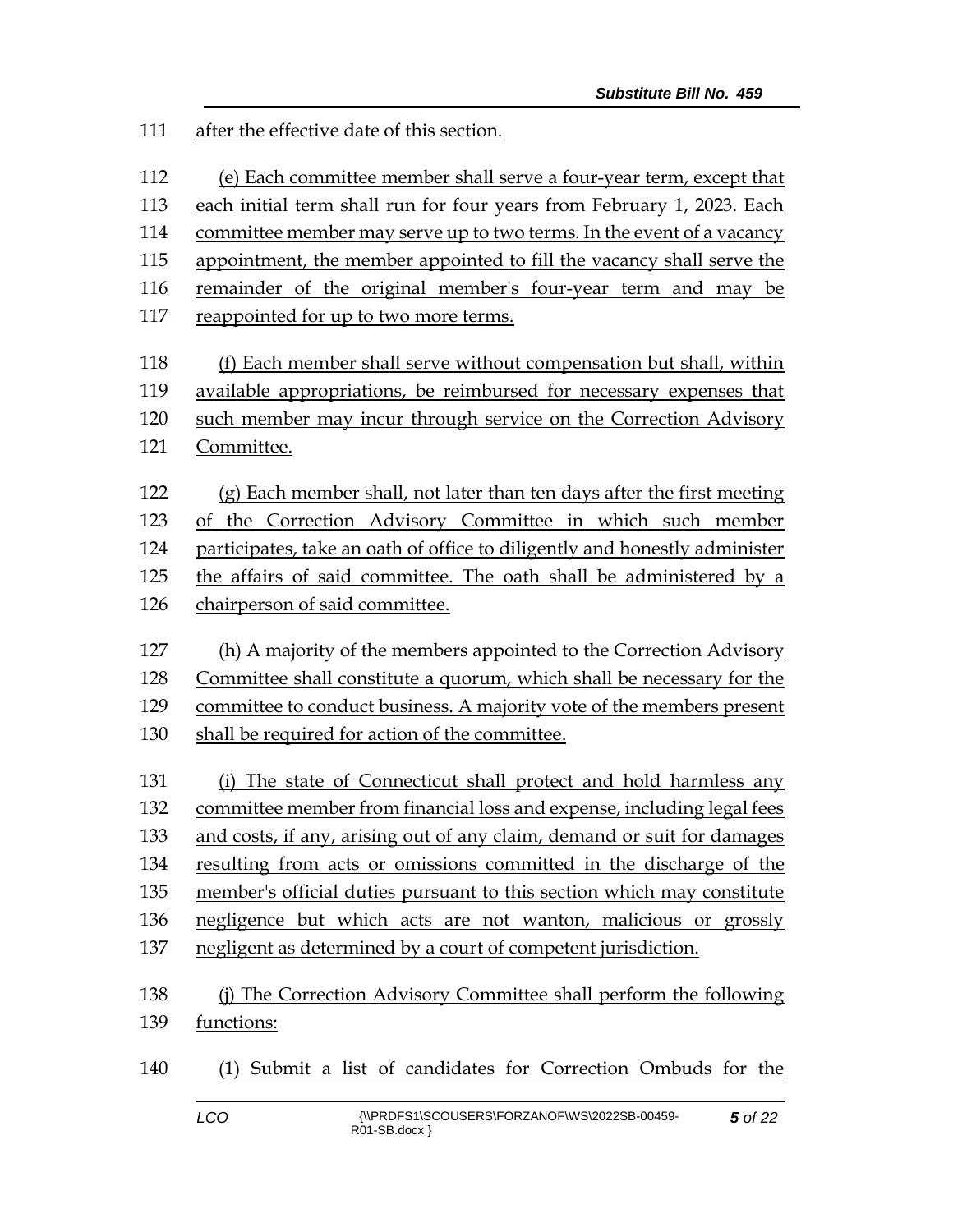| 141 | Governor's consideration, pursuant to subsection (k) of this section;       |  |  |  |  |
|-----|-----------------------------------------------------------------------------|--|--|--|--|
| 142 | (2) Review the actions of the Correction Ombuds pursuant to section         |  |  |  |  |
| 143 | 2 of this act;                                                              |  |  |  |  |
| 144 | (3) Meet not less than quarterly to bring matters to the Correction         |  |  |  |  |
| 145 | Ombuds' attention and to consult on the Correction Ombuds' services,        |  |  |  |  |
| 146 | findings and recommendations; and                                           |  |  |  |  |
| 147 | (4) Convene semiannual public hearings to discuss the Correction            |  |  |  |  |
| 148 | Ombuds' services, findings and recommendations.                             |  |  |  |  |
| 149 | (k) Not later than eighty days after the effective date of this section or  |  |  |  |  |
| 150 | not later than sixty days after any vacancy in the position of Correction   |  |  |  |  |
| 151 | <b>Ombuds, the Correction Advisory Committee shall solicit applications</b> |  |  |  |  |
| 152 | for such position and meet to consider and interview the most qualified     |  |  |  |  |
| 153 | candidates who are residents of this state for such position. Said          |  |  |  |  |
| 154 | committee shall select not fewer than three and not more than five of the   |  |  |  |  |
| 155 | most outstanding candidates, publish the names of such selected             |  |  |  |  |
| 156 | candidates on said committee's Internet web site and hold a public          |  |  |  |  |
| 157 | hearing allowing testimony from members of the public concerning the        |  |  |  |  |
| 158 | selected candidates. Said committee shall submit to the Governor a list     |  |  |  |  |
| 159 | of selected candidates. Such list shall rank the candidates in the order of |  |  |  |  |
| 160 | committee preference.                                                       |  |  |  |  |
| 161 | (1) Not later than thirty days after receiving the list submitted under     |  |  |  |  |
| 162 | subsection (k) of this section, the Governor, with the approval of the      |  |  |  |  |
| 163 | General Assembly, shall appoint a person qualified by training and          |  |  |  |  |
| 164 | experience as the Correction Ombuds. If at any time any of the              |  |  |  |  |
| 165 | candidates withdraw from consideration prior to confirmation by the         |  |  |  |  |
| 166 | General Assembly, the designation shall be made from the remaining          |  |  |  |  |
| 167 | candidates on the list submitted to the Governor. If, not later than thirty |  |  |  |  |
| 168 | days after receiving the list, the Governor fails to designate a candidate  |  |  |  |  |
| 169 | from the list, the candidate ranked first shall receive the designation and |  |  |  |  |
| 170 | be referred to the General Assembly for confirmation. If the General        |  |  |  |  |
| 171 | Assembly is not in session, the designated candidate shall serve as         |  |  |  |  |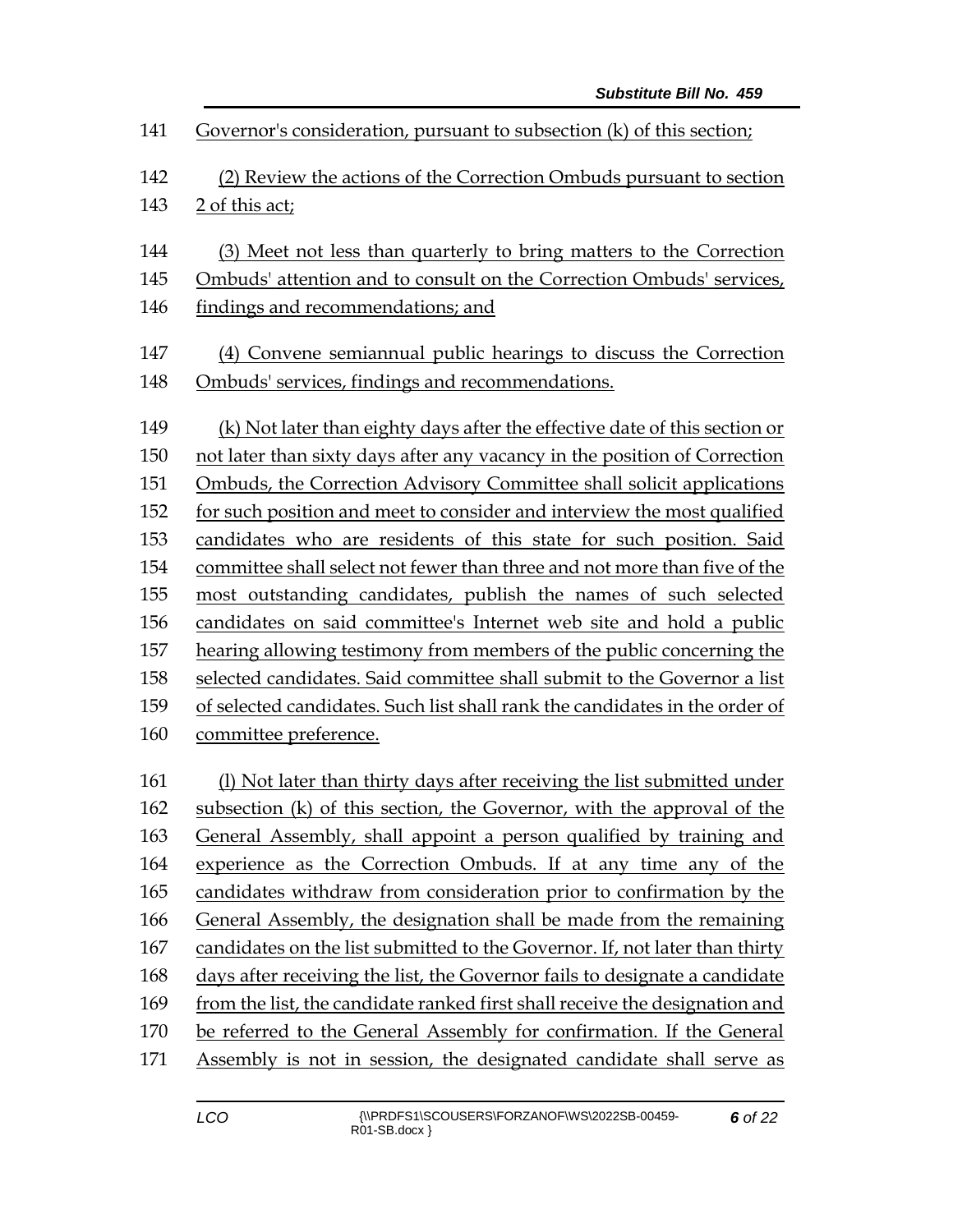acting Correction Ombuds and be entitled to the compensation, privileges and powers of the Correction Ombuds until the General Assembly meets to take action on said appointment. (m) The person appointed as Correction Ombuds shall serve for an initial term of two years and may serve until a successor is appointed 177 and confirmed in accordance with this section. Such person may be reappointed for succeeding terms. (n) Upon any vacancy in the position of Correction Ombuds and until such time as a candidate has been confirmed by the General Assembly or, if the General Assembly is not in session, has been designated by the Governor, the Associate Correction Ombuds, as designated by the Correction Advisory Committee, shall serve as the acting Correction Ombuds and be entitled to the compensation, privileges and powers of the Correction Ombuds until the General Assembly meets to take action on said appointment.

 Sec. 2. (NEW) (*Effective July 1, 2022*) (a) (1) There is, within the Office of Governmental Accountability established under section 1-300 of the general statutes, as amended by this act, the Office of the Correction Ombuds for the provision of ombuds services. The Correction Ombuds appointed pursuant to section 18-81jj of the general statutes, as amended by this act, shall be the head of said office.

(2) For purposes of this section, "ombuds services" includes:

 (A) Evaluating the delivery of services to incarcerated persons by the Department of Correction;

 (B) Reviewing periodically the procedures established by the department to carry out the provisions of title 18 of the general statutes and evaluating whether such procedures conflict with the rights of incarcerated persons;

 (C) Receiving communications from persons in the custody of the Commissioner of Correction regarding decisions, actions, omissions,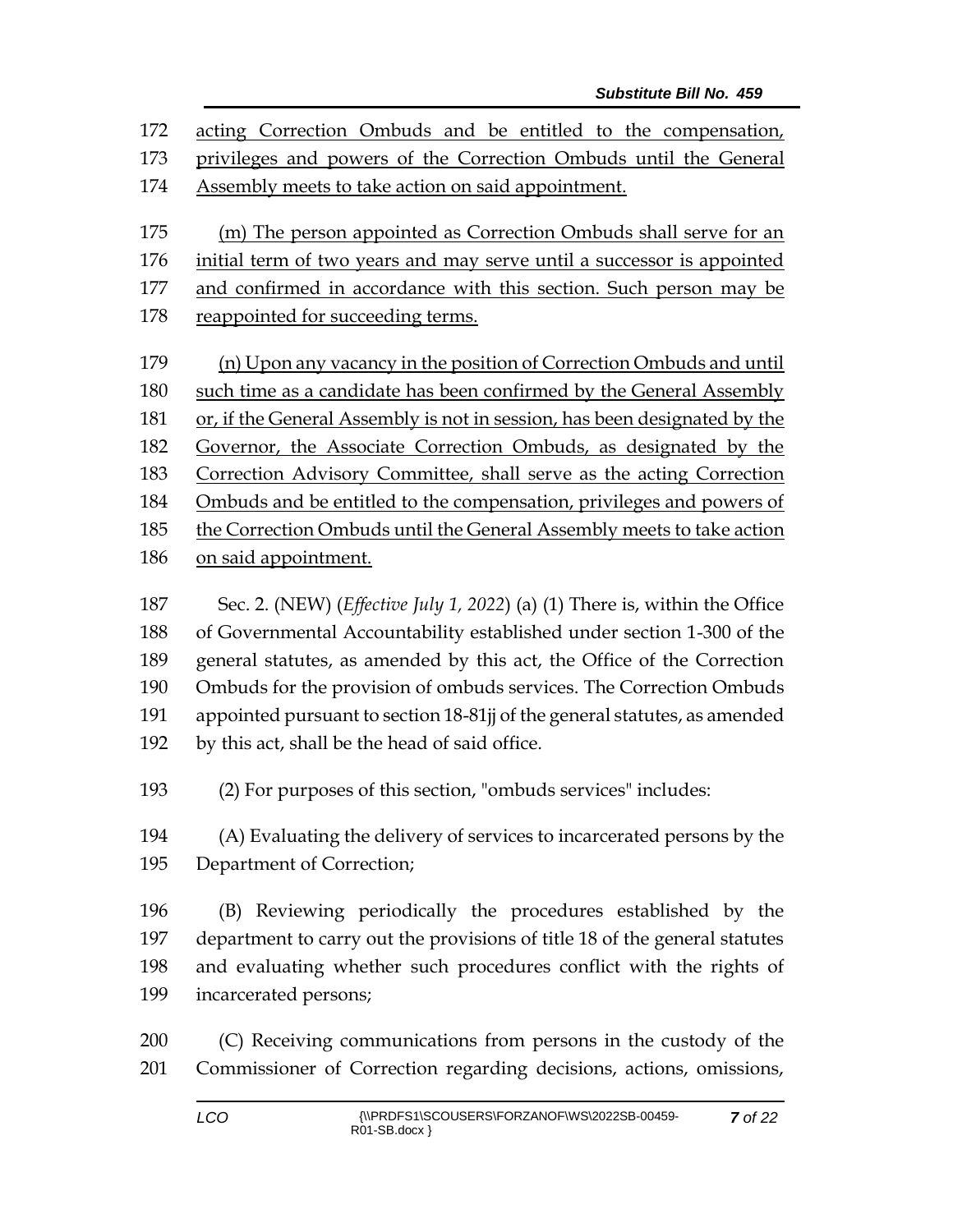policies, procedures, rules or regulations of the department;

 (D) Conducting site visits of correctional facilities administered by the department;

 (E) Reviewing the operation of correctional facilities and nonemergency procedures employed at such facilities. Nonemergency procedures include, but are not limited to, the department's use of force procedures;

 (F) Recommending procedure and policy revisions to the department;

 (G) Taking all possible actions, including, but not limited to, conducting programs of public education, undertaking legislative advocacy and making proposals for systemic reform and formal legal action in order to secure and ensure the rights of persons in the custody of the commissioner. The Correction Ombuds shall exhaust all other means to reach a resolution before initiating litigation; and

 (H) Publishing on an Internet web site operated by the Office of the Correction Ombuds a semiannual summary of all ombuds services and activities during the six-month period before such publication.

 (b) Notwithstanding any provision of the general statutes, the Correction Ombuds shall act independently of any department in the performance of the office's duties.

 (c) The Correction Ombuds may, within available funds, appoint such staff as may be deemed necessary. The duties of the staff may include the duties and powers of the Correction Ombuds if performed under the direction of the Correction Ombuds.

227 (d) The General Assembly shall annually appropriate such sums as necessary for the payment of the salaries of the staff and for the payment of office expenses and other actual expenses incurred by the Correction Ombuds in the performance of the Correction Ombuds' duties. Any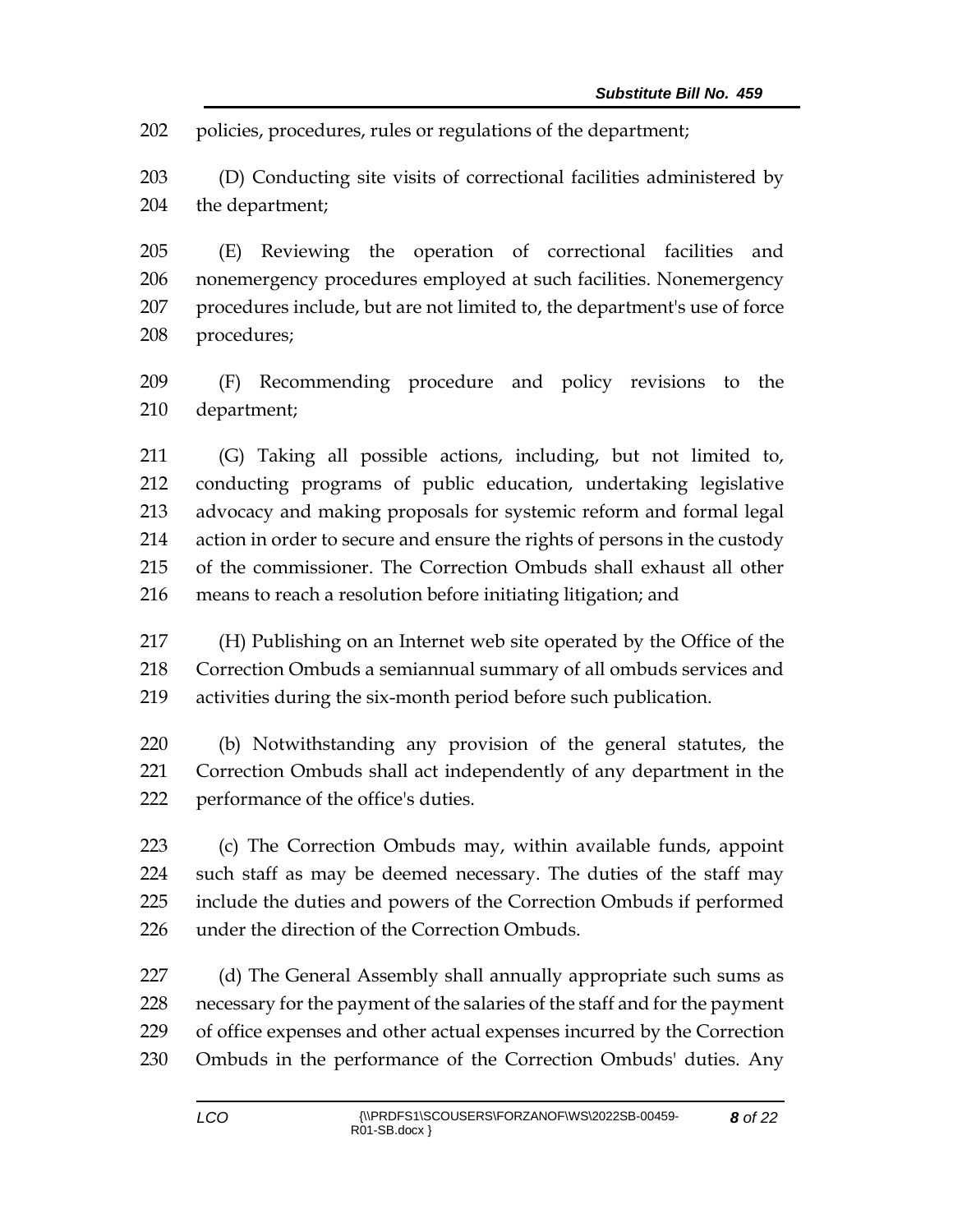legal or court fees obtained by the state in actions brought by the Correction Ombuds shall be deposited in the General Fund.

 (e) In the course of investigations, the Correction Ombuds shall rely on a variety of sources to corroborate matters raised by incarcerated persons or others. Where such matters turn on validation of particular incidents, the Correction Ombuds shall endeavor to rely on communications from incarcerated persons who have reasonably pursued a resolution of the complaint through any existing internal grievance procedures of the Department of Correction. In all events, the Correction Ombuds shall make good faith efforts to provide an opportunity to the Commissioner of Correction to investigate and to respond to such concerns prior to making such matters public.

243 (f) All oral and written communications, and records relating to such communications between a person in the custody of the Commissioner of Correction and the Correction Ombuds or a member of the Office of 246 the Correction Ombuds staff, including, but not limited to, the identity of a complainant, the details of the communications and the Correction Ombuds' findings shall be confidential and shall not be disclosed without the consent of such person, except that the Correction Ombuds may disclose without the consent of such person general findings or policy recommendations based on such communications, provided no individually identifiable information is disclosed. The Correction Ombuds shall disclose sufficient information to the Commissioner of Correction or the commissioner's designee as is necessary to respond to the Correction Ombuds' inquiries or to carry out recommendations, but such information may not be further disclosed outside of the Department of Correction.

 (g) Notwithstanding the provisions of subsection (f) of this section, whenever in the course of carrying out the Correction Ombuds' duties, the Correction Ombuds or a member of the Office of the Correction Ombuds staff becomes aware of the commission or planned commission of a criminal act or threat that the Correction Ombuds reasonably believes is likely to result in death or substantial bodily harm, the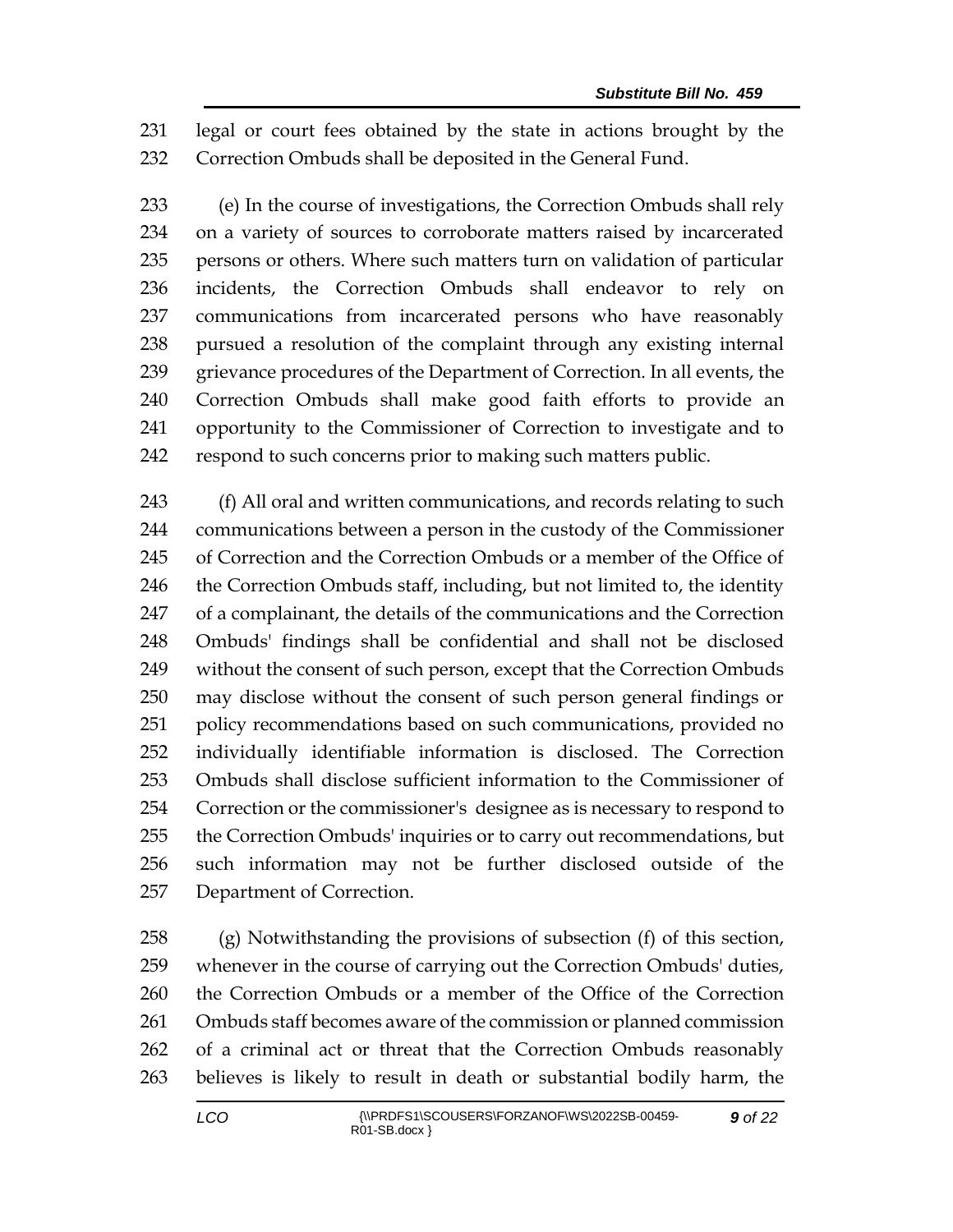Correction Ombuds shall notify the Commissioner of Correction or an administrator of any correctional facility housing the perpetrator or potential perpetrator of such act or threat and the nature and target of the act or threat.

 (h) Notwithstanding any provision of the general statutes concerning the confidentiality of records and information, the Correction Ombuds shall have access to, including the right to inspect and copy, any records necessary to carry out the responsibilities of the Correction Ombuds, as provided in this section. The provisions of this subsection shall not be construed to compel access to any record protected by the attorney- client privilege or attorney-work product doctrine or any record related to a pending internal investigation, external criminal investigation or emergency procedures. For purposes of this subsection, "emergency procedures" are procedures the Department of Correction uses to manage control of tools, keys and armories and concerning department emergency plans, emergency response units, facility security levels and standards and radio communications.

 (i) In the performance of the responsibilities provided for in this section, the Correction Ombuds may communicate privately with any person in the custody of the commissioner. Such communications shall be confidential except as provided in subsections (e) and (f) of this section.

 (j) The Correction Ombuds may apply for and accept grants, gifts and bequests of funds from other states, federal and interstate agencies, for the purpose of carrying out the Correction Ombuds' responsibilities. There is established within the General Fund a Correction Ombuds account which shall be a separate nonlapsing account. Any funds received under this subsection shall, upon deposit in the General Fund, be credited to said account and may be used by the Correction Ombuds in the performance of the Correction Ombuds' duties.

 (k) The name, address and other personally identifiable information of a person who makes a complaint to the Correction Ombuds,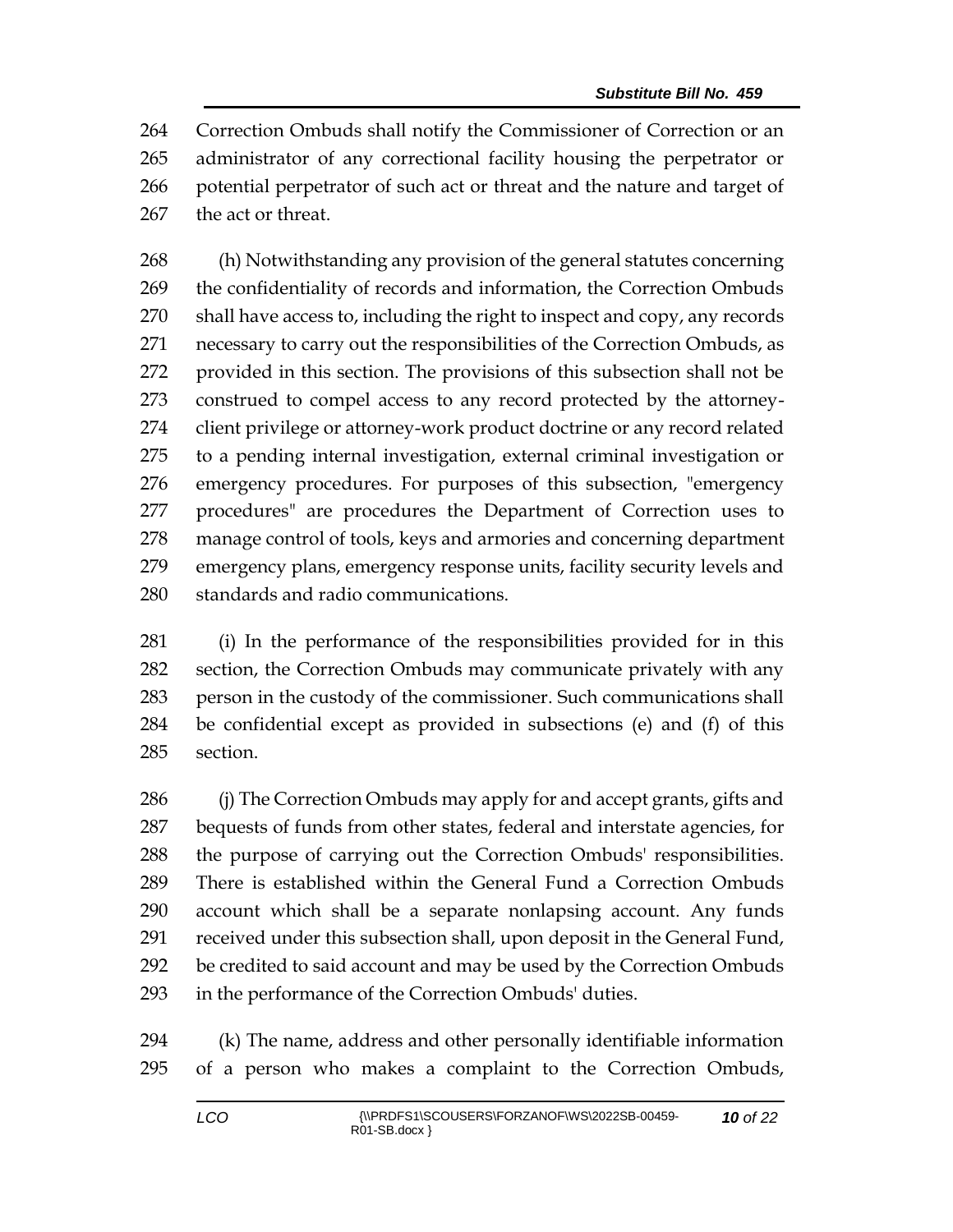information obtained or generated by the Office of the Correction Ombuds in the course of an investigation and all confidential records obtained by the Correction Ombuds or the office shall be confidential and shall not be subject to disclosure under the Freedom of Information Act, as defined in section 1-200 of the general statutes, or otherwise except as provided in subsections (f) and (g) of this section.

 (l) No state or municipal agency shall discharge, or in any manner discriminate or retaliate against, any employee who in good faith makes a complaint to the Correction Ombuds or cooperates with the Office of the Correction Ombuds in an investigation.

 (m) Not later than December 1, 2023, and annually thereafter, the Correction Ombuds shall submit a report, in accordance with section 11- 4a of the general statutes, to the joint standing committee of the General Assembly having cognizance of matters relating to the Department of Correction regarding the conditions of confinement in the state's correctional facilities and halfway houses. Such report shall detail the Correction Ombuds' findings and recommendations.

 Sec. 3. Section 18-96b of the general statutes is repealed and the following is substituted in lieu thereof (*Effective July 1, 2022*):

(a) As used in this section:

 (1) "Administrative segregation status" means the Department of Correction's practice of placing an **[**inmate**]** incarcerated person on restrictive housing status following a determination that such **[**inmate**]** incarcerated person can no longer be safely managed within the general **[**inmate**]** population of the correctional facility; **[**and**]**

(2) "Commissioner" means the Commissioner of Correction;

 (3) "De-escalation" means attempting to defuse a crisis without the use of force;

(4) "Department" means the Department of Correction;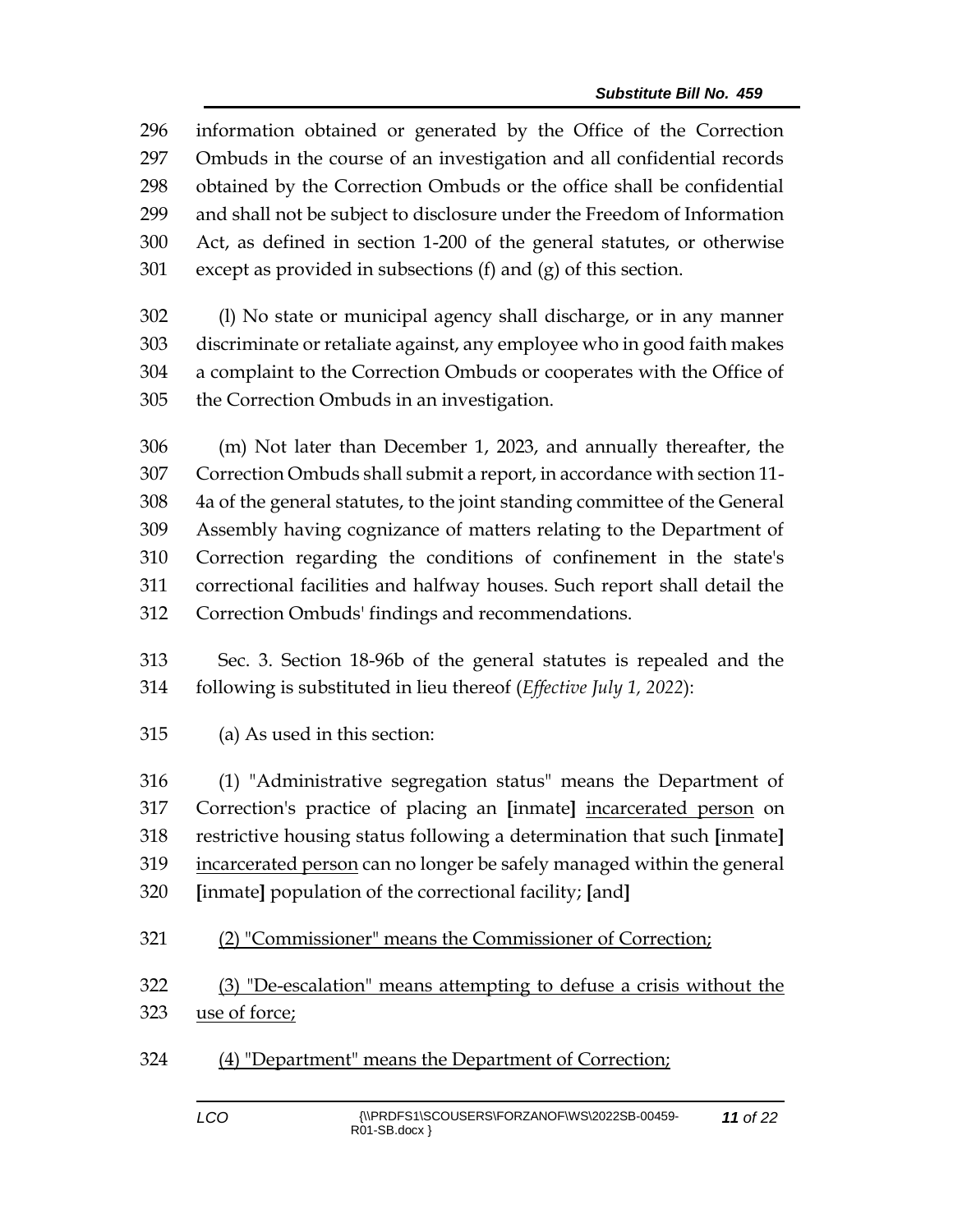| 325<br>326        | (5) "Grievance" means a formal complaint filed by any incarcerated<br>person with the internal grievance system or the department;                                                    |  |  |  |
|-------------------|---------------------------------------------------------------------------------------------------------------------------------------------------------------------------------------|--|--|--|
| 327<br>328<br>329 | (6) "Incarcerated person" means a person confined and in the custody<br>and care of the commissioner, including persons in pretrial,<br>presentencing or post-conviction confinement; |  |  |  |
| 330               | (7) "Isolated confinement" means any form of confinement of an                                                                                                                        |  |  |  |
| 331               | incarcerated person within a cell, except during a facility-wide                                                                                                                      |  |  |  |
| 332               | emergency, lockdown or for the purpose of providing medical or mental                                                                                                                 |  |  |  |
| 333               | health treatment, with less than the following time out of cell:                                                                                                                      |  |  |  |
| 334<br>335        | (A) For all incarcerated persons, four hours per day, on and after July<br>1, 2022;                                                                                                   |  |  |  |
| 336               | (B) For all incarcerated persons in the general population, four and a                                                                                                                |  |  |  |
| 337               | half hours per day, on and after October 1, 2022; and                                                                                                                                 |  |  |  |
| 338               | (C) For all incarcerated persons in general population, five hours per                                                                                                                |  |  |  |
| 339               | day, on and after April 1, 2023;                                                                                                                                                      |  |  |  |
| 340               | (8) "Lockdown" means the enforced detainment of all incarcerated                                                                                                                      |  |  |  |
| 341               | persons within such persons' cells imposed upon an entire correctional                                                                                                                |  |  |  |
| 342               | facility or part of such facility, other than for the purpose of                                                                                                                      |  |  |  |
| 343               | administrative meetings;                                                                                                                                                              |  |  |  |
| 344               | (9) "Medical professional" means (A) a physician licensed under                                                                                                                       |  |  |  |
| 345               | chapter 370; (B) a physician assistant licensed under chapter 370; or (C)                                                                                                             |  |  |  |
| 346               | an advanced practice registered nurse, registered nurse or practical                                                                                                                  |  |  |  |
| 347               | nurse licensed under chapter 378;                                                                                                                                                     |  |  |  |
| 348               | $[(2)]$ $(10)$ "Restrictive housing status" means [the designation] any                                                                                                               |  |  |  |
| 349               | classification of an [inmate] incarcerated person by the Department of                                                                                                                |  |  |  |
| 350               | Correction that [provides for] requires closely regulated management                                                                                                                  |  |  |  |
| 351               | and separation of such [inmate from other inmates.] incarcerated person                                                                                                               |  |  |  |
| 352               | from other incarcerated persons, including, but not limited to,                                                                                                                       |  |  |  |
| 353               | administrative segregation status, punitive segregation status, transfer                                                                                                              |  |  |  |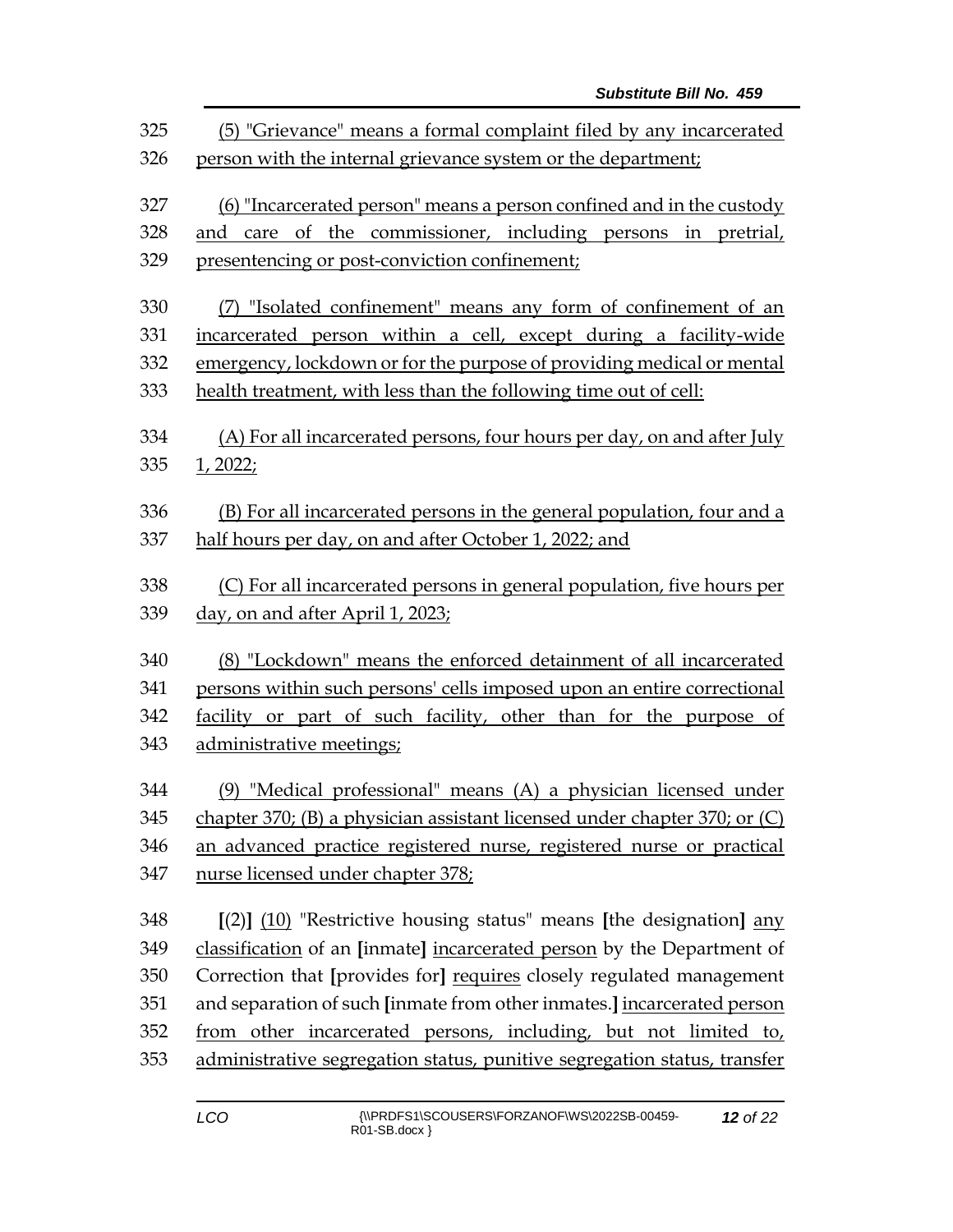detention status, administrative detention status, security risk group status, chronic discipline status, special needs status and protective custody status;

 (11) "Therapist" means any (A) physician licensed pursuant to chapter 370 who specializes in psychiatry; (B) psychologist licensed pursuant to chapter 383; (C) an advanced practice registered nurse licensed pursuant to chapter 387; (D) clinical social worker or master social worker licensed pursuant to chapter 383b; or (E) professional counselor licensed pursuant to chapter 383c; and

 (12) "Use of force" means the use of physical force or deadly physical force, as defined in section 53a-3, by a department employee to compel compliance by an incarcerated person. Use of force includes, but is not limited to, the use of restraints, chemical agents, canines or munitions or forcible extraction from a cell, other than in response to a psychiatric emergency.

 **[**(b) The Department of Correction shall publish on its Internet web site the formula for calculating an inmate's mental health score and a description of any form and phase of housing employed at any of its correctional facilities for inmates on restrictive housing status.**]**

 (b) The department shall not hold any person under eighteen years of age in isolated confinement.

 (c) Any use of isolated confinement shall maintain the least restrictive environment necessary for the safety of incarcerated persons and staff,

and the security of the facility.

 (d) If holding an incarcerated person in isolated confinement, the department shall:

 (1) Not later than twenty-four hours after initiating the process of holding such person in isolated confinement, ensure that a medical

professional conducts a physical examination and a therapist conducts

a mental health evaluation of such person;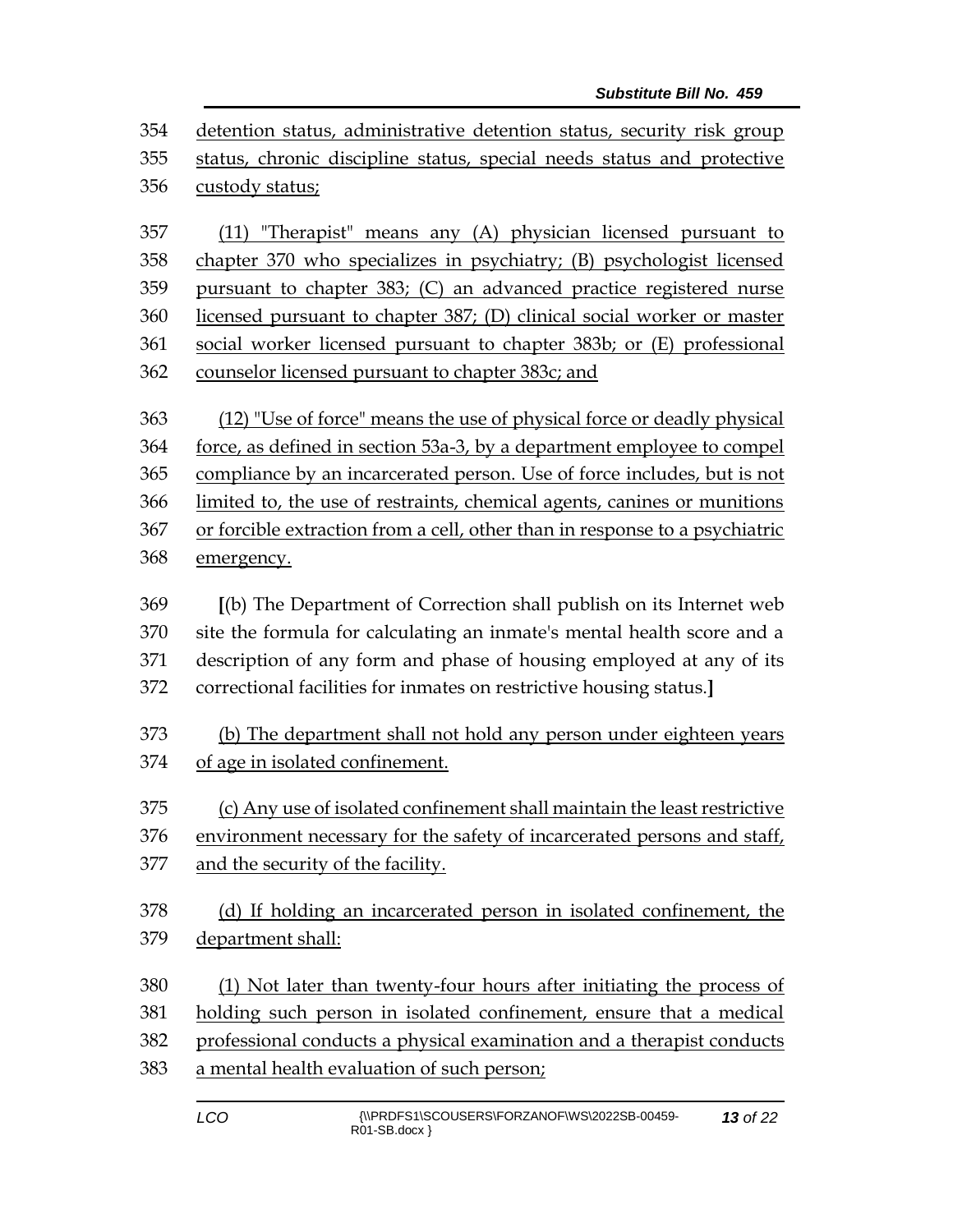| 384 | (2) Ensure regular monitoring to ensure such person's safety and         |  |  |  |  |
|-----|--------------------------------------------------------------------------|--|--|--|--|
| 385 | well-being, including a daily check-in from a therapist;                 |  |  |  |  |
| 386 | (3) Continue de-escalation efforts when applicable and appropriate       |  |  |  |  |
| 387 | to the situation; and                                                    |  |  |  |  |
| 388 | (4) Provide to such person access to the following:                      |  |  |  |  |
| 389 | (A) Reading materials, paper, and a writing implement;                   |  |  |  |  |
| 390 | (B) Not less than three showers per week; and                            |  |  |  |  |
| 391 | (C) Not less than two hours out of cell per day, including at least one  |  |  |  |  |
| 392 | hour for recreational purposes.                                          |  |  |  |  |
| 393 | (e) Placement of an incarcerated person in isolated confinement shall    |  |  |  |  |
| 394 | be subject to the following:                                             |  |  |  |  |
| 395 | (1) The department may place a person in isolated confinement only       |  |  |  |  |
| 396 | after consideration of less restrictive measures;                        |  |  |  |  |
| 397 | (2) No person may be placed in isolated confinement for longer than      |  |  |  |  |
| 398 | necessary and no more than fifteen consecutive days or thirty total days |  |  |  |  |
| 399 | within any sixty-day period, after which period, such person shall be    |  |  |  |  |
| 400 | released from isolated confinement; and                                  |  |  |  |  |
| 401 | (3) No person may be placed in isolated confinement based on the         |  |  |  |  |
| 402 | same incident that was previously used as the basis for such placement.  |  |  |  |  |
| 403 | (f) No person may be held in isolated confinement for protective         |  |  |  |  |
| 404 | custody, except that isolated confinement may be used while the          |  |  |  |  |
| 405 | department is determining whether protective custody status is           |  |  |  |  |
| 406 | appropriate. The department shall limit the time period for such         |  |  |  |  |
| 407 | determination to not more than five business days.                       |  |  |  |  |
| 408 | (g) The department shall not impose a lockdown upon an entire            |  |  |  |  |
| 409 | correctional facility or part of a correctional facility for purposes of |  |  |  |  |
| 410 | training department staff for more than twenty-four cumulative hours     |  |  |  |  |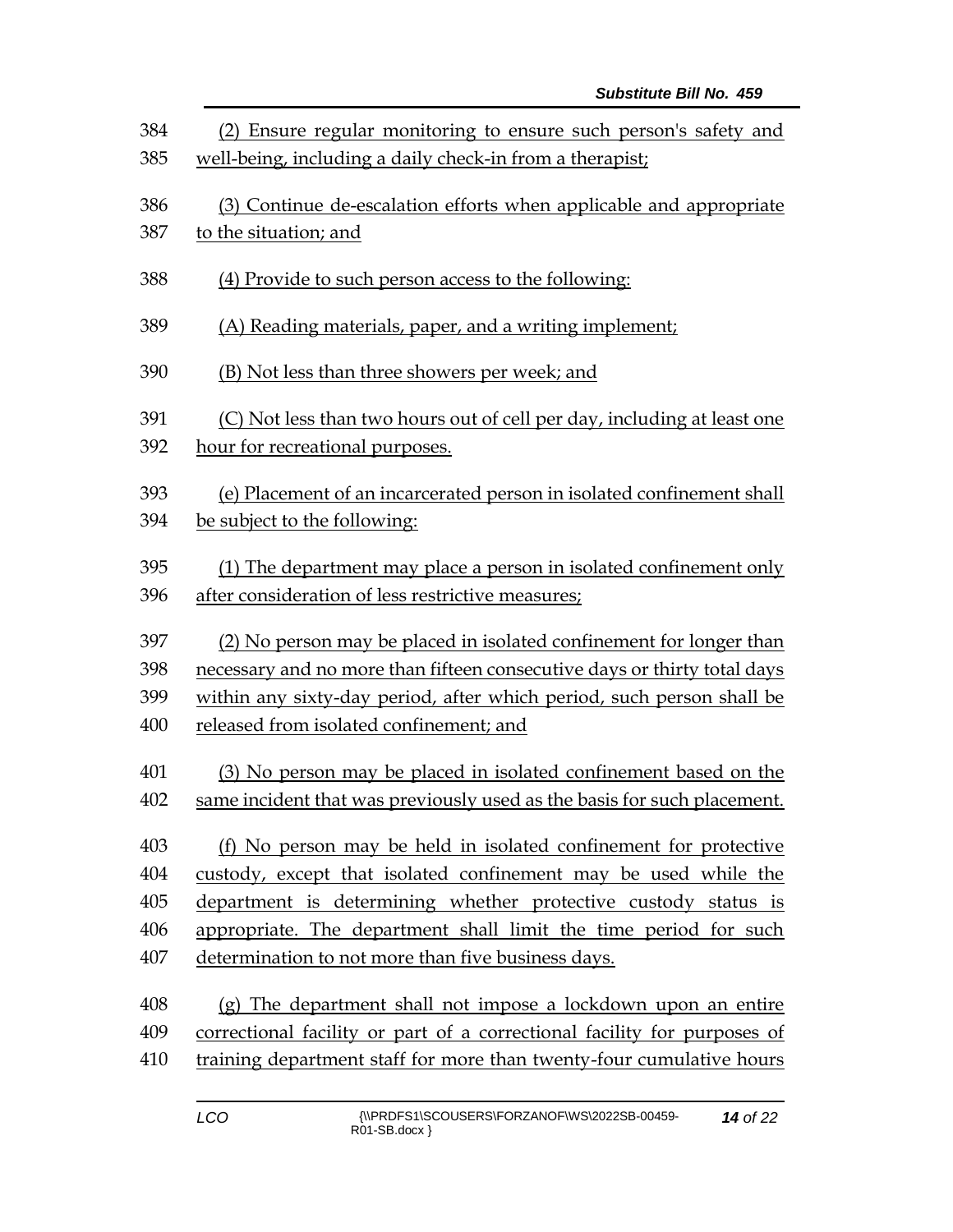during any thirty-day period.

 (h) Not later than January 1, 2024, the department shall report, in accordance with the provisions of section 11-4a, to the joint standing committee of the General Assembly having cognizance of matters relating to the Department of Correction and the Criminal Justice Policy and Planning Division established under section 4-68m concerning measures taken by the department to address the following: (1) The frequency, cause and duration of lockdowns; (2) The presence of persons with serious mental illness or developmental and intellectual disabilities in isolated confinement or on restrictive housing status; (3) Efforts to increase the time an incarcerated person spends outside of such person's cell; (4) The provision of therapeutic and other pro-social programming for persons on restrictive housing status; (5) The use of in-cell restraints; and (6) Fostering cooperation and engagement with the Correction Ombuds pursuant to section 2 of this act and the Correction Advisory Committee established pursuant to section 18-81jj, as amended by this act. **[**(c)**]** (i) The **[**Department of Correction**]** department shall **[**at least**]** annually on or before January first submit to the Criminal Justice Policy and Planning Division established under section 4-68m a report containing, **[**as aggregated**]** in a disaggregated and anonymized format, the following data, which shall be broken down by facility and the age, race and sex of incarcerated persons included in the data: (1) The number of **[**inmates on restrictive housing status**]** incarcerated persons in isolated confinement in this state's correctional facilities, as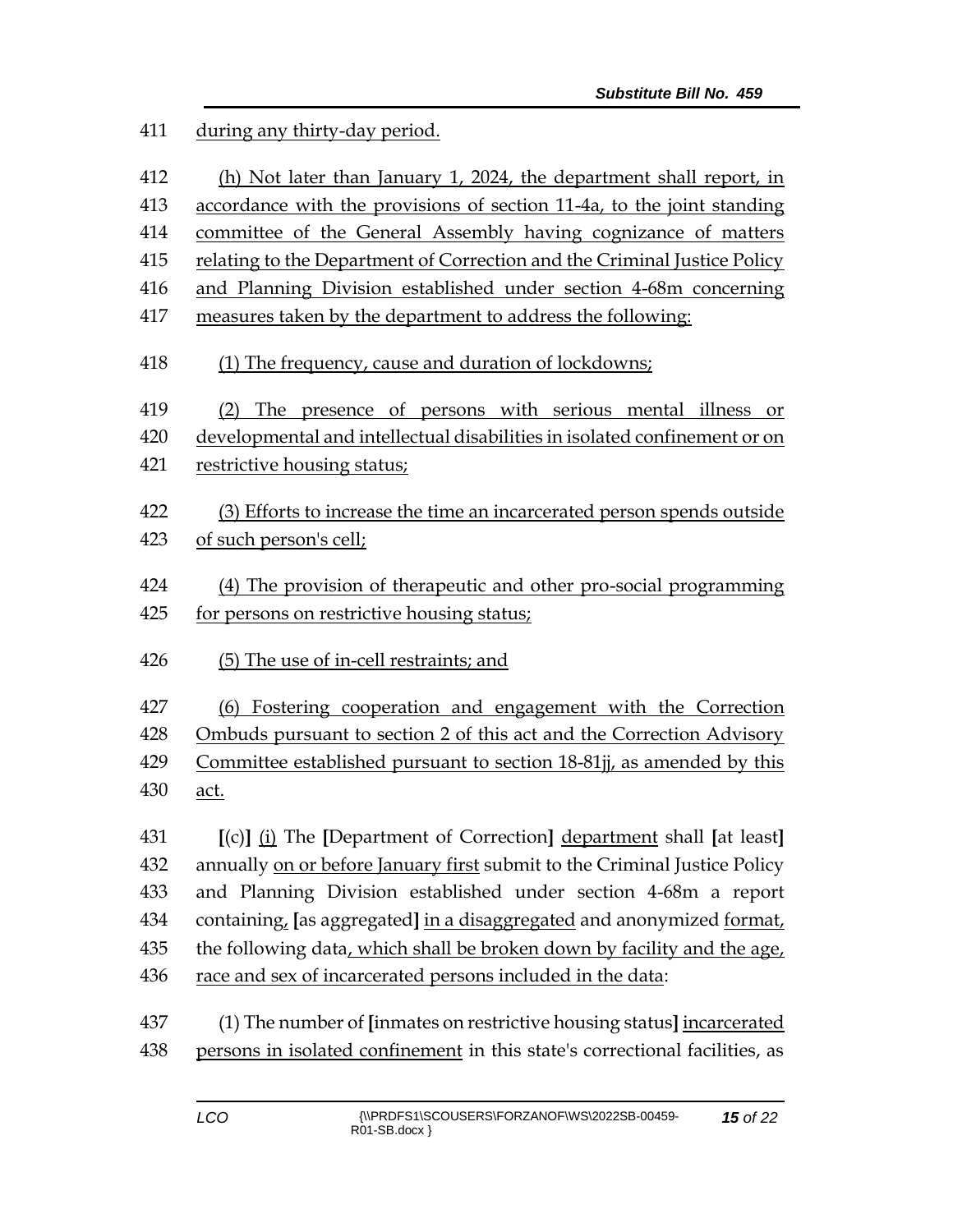of the first day of each of the twelve months preceding the date of the submission of the report **[**. The department shall report and disaggregate such data based on an inmate's age, gender identity, ethnicity, mental health score as calculated by the department, if any, and the form and phase of housing in which such inmate is held on restrictive housing status**]** and the total number of persons subjected to isolated confinement during the twelve months preceding the date of submission of the report;

 (2) The number of **[**inmates on administrative segregation status who have spent the following cumulative durations of time on administrative segregation status**]** incarcerated persons who were in isolated confinement for more than fifteen cumulative days in the previous calendar year as categorized by the following periods of time:

**[**(A) One to fifteen days;**]**

**[**(B)**]** (A) Sixteen to thirty days;

**[**(C)**]** (B) Thirty-one to **[**one hundred eighty**]** sixty days;

**[**(D) One hundred eighty-one to three hundred sixty-five days;

(E) Three hundred sixty-six to seven hundred thirty days;

(F) Seven hundred thirty-one to one thousand ninety-five days;

 (G) One thousand ninety-six to one thousand four hundred sixty days;

 (H) One thousand four hundred sixty-one to one thousand eight hundred twenty-five days;

 (I) One thousand eight hundred twenty-six to two thousand one hundred ninety days;

 (J) Two thousand one hundred ninety-one to two thousand five hundred fifty-five days;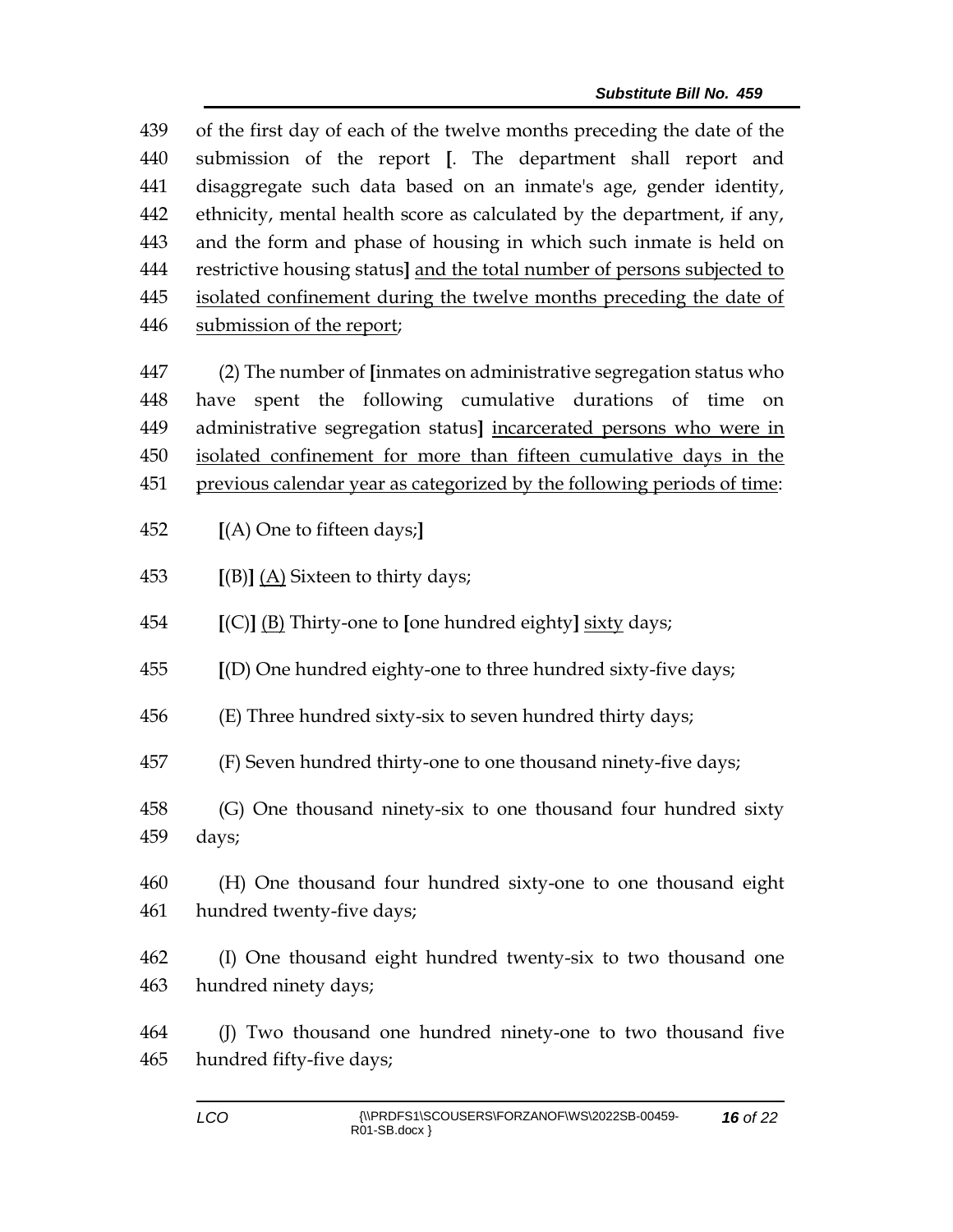(K) Two thousand five hundred fifty-six to two thousand nine hundred twenty days; (L) Two thousand nine hundred twenty-one to three thousand two hundred eighty-five days; (M) Three thousand two hundred eighty-six to three thousand six hundred fifty days; and**]** (C) Sixty-one to ninety days; and **[**(N)**]** (D) More than **[**three thousand six hundred fifty**]** ninety days; (3) **[**For each correctional facility, the**]** The number of **[**inmates who, during the twelve months preceding the date of the submission of the report, spent more than fifteen days, cumulative, on administrative segregation status. The department shall report and disaggregate such data based on an inmate's age, gender identity, ethnicity, mental health score as calculated by the department, if any, and the form and phase of restricted housing in which such inmate is held; and**]** incidents broken down by month during the previous calendar year in the department's facilities categorized as: (A) Suicides by incarcerated persons; (B) Attempted suicides by incarcerated persons; 485 (C) Self-harm by incarcerated persons; (D) Assaults by incarcerated persons on staff members; and (E) Assaults and fights between incarcerated persons; (4) **[**Actions taken by the department during the twelve months preceding the date of the submission of the report to minimize reliance on administrative segregation status and to mitigate the harmful effects of administrative segregation status on inmates, staff and the public.**]** Monthly reports showing the total number of incarcerated persons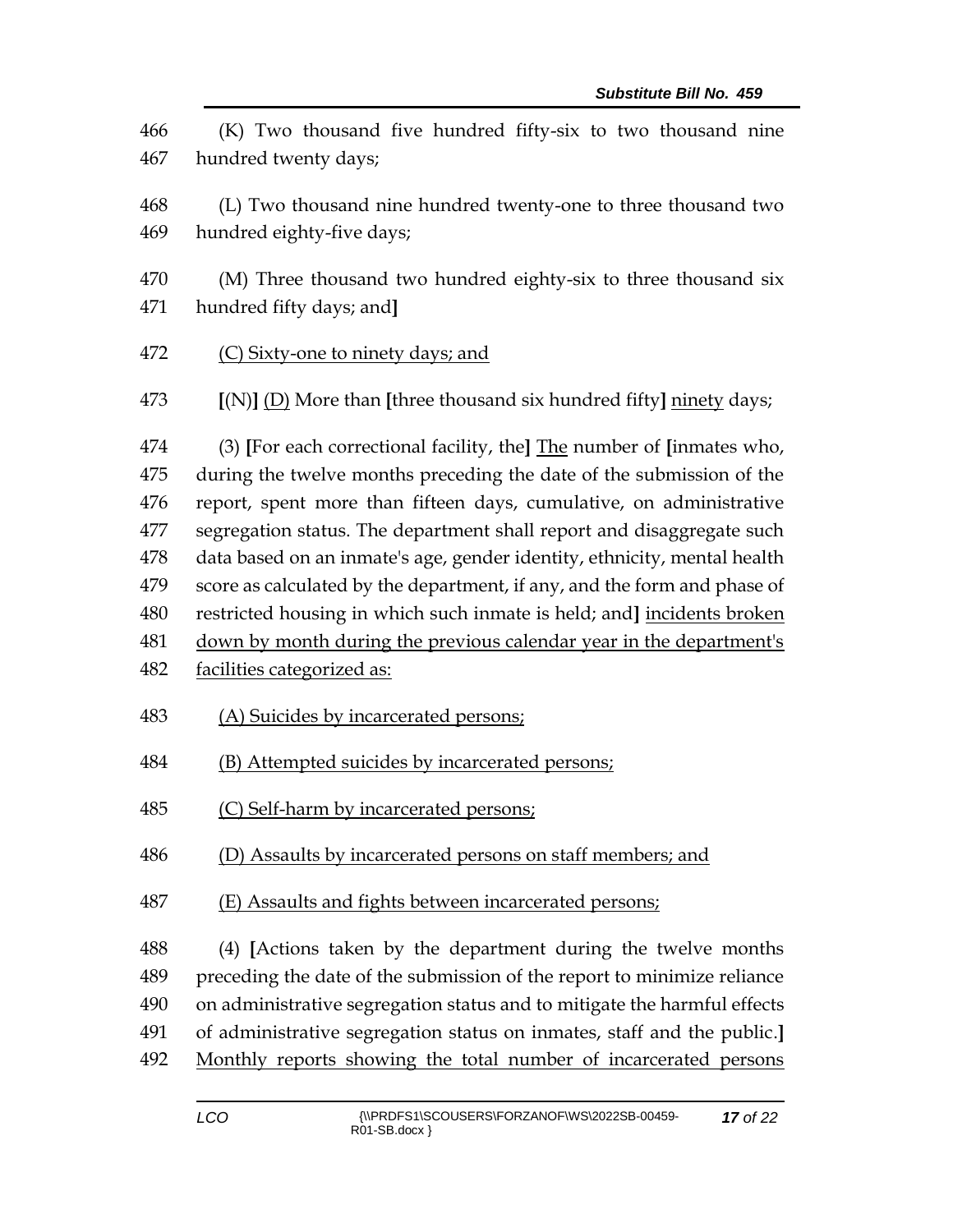against whom the department has used force, including use of the following:

- (A) Chemical agent devices;
- (B) Full stationary restraints;
- 497 (C) Deadly physical force;
- (D) In-cell restraints;
- (E) Less than lethal munitions;
- (F) Lethal munitions;
- (G) Medical restraints;
- (H) Physical force;
- (I) Therapeutic restraints;
- (J) Cell extraction; and
- (K) Canines;
- (5) Grievances filed by incarcerated persons, broken down by month,

including the number of grievances filed, dismissed, affirmed or

- otherwise resolved;
- (6) Programs offered to incarcerated persons, including the program title and a brief description of the program, the number of spots
- available in each program and the number of persons enrolled in each
- 
- program as of the first of each month;
- (7) Internal department work assignments held by incarcerated persons, including the work assignment title, the daily wage paid and the number of such persons in each position as of the first of each month;
- and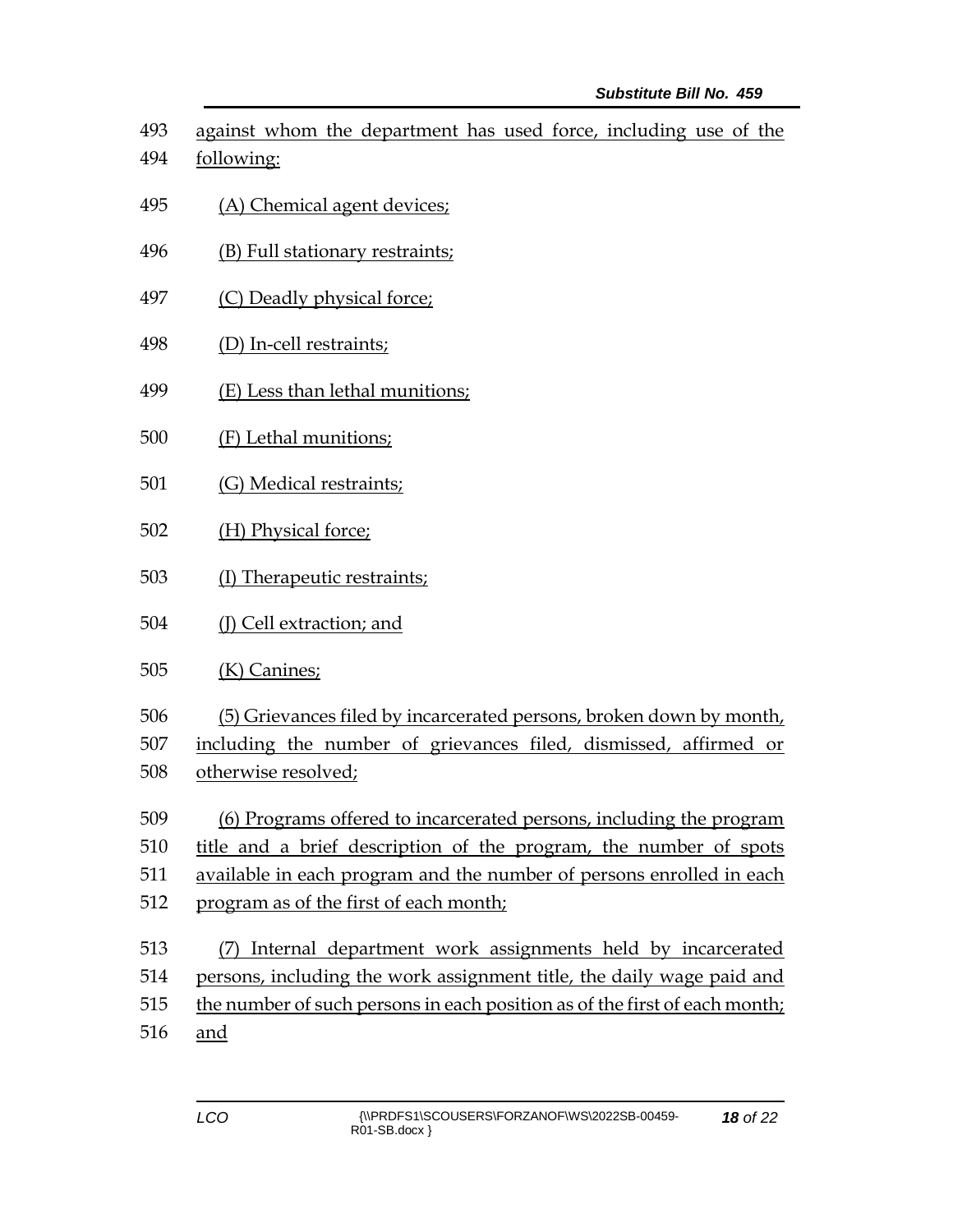*Substitute Bill No. 459* (8) External jobs held by incarcerated persons working for outside employers, including the job title, hourly wage paid, the number of such 519 persons in each position as of the first of each month and the name of 520 each employer. **[**(d) The department shall not hold any person under eighteen years of age on administrative segregation status. (e) Not later than January 1, 2019, the Commissioner of Correction shall study and submit a report, in accordance with the provisions of section 11-4a, to the joint standing committee of the General Assembly having cognizance of matters relating to the judiciary regarding the use and oversight of all forms and phases of housing for inmates on restrictive housing status.**] [**(f)**]** (j) The provisions of **[**subsections (a) to (d), inclusive, of**]** this section do not apply to any **[**inmate**]** incarcerated person described in subsection (a) of section 18-10b. **[**(g) Within available appropriations, the Department of Correction shall provide training to employees of the department who interact with inmates concerning the following: (1) The recognition of symptoms of mental illness; (2) The potential risks and side effects of psychiatric medications; (3) De-escalation techniques for safely managing individuals with mental illness; (4) Consequences of untreated mental illness;

 (5) The long and short-term psychological effects of being on administrative segregation status; and

 (6) De-escalation and communication techniques to divert inmates from situations that may lead to the inmate being placed on administrative segregation status.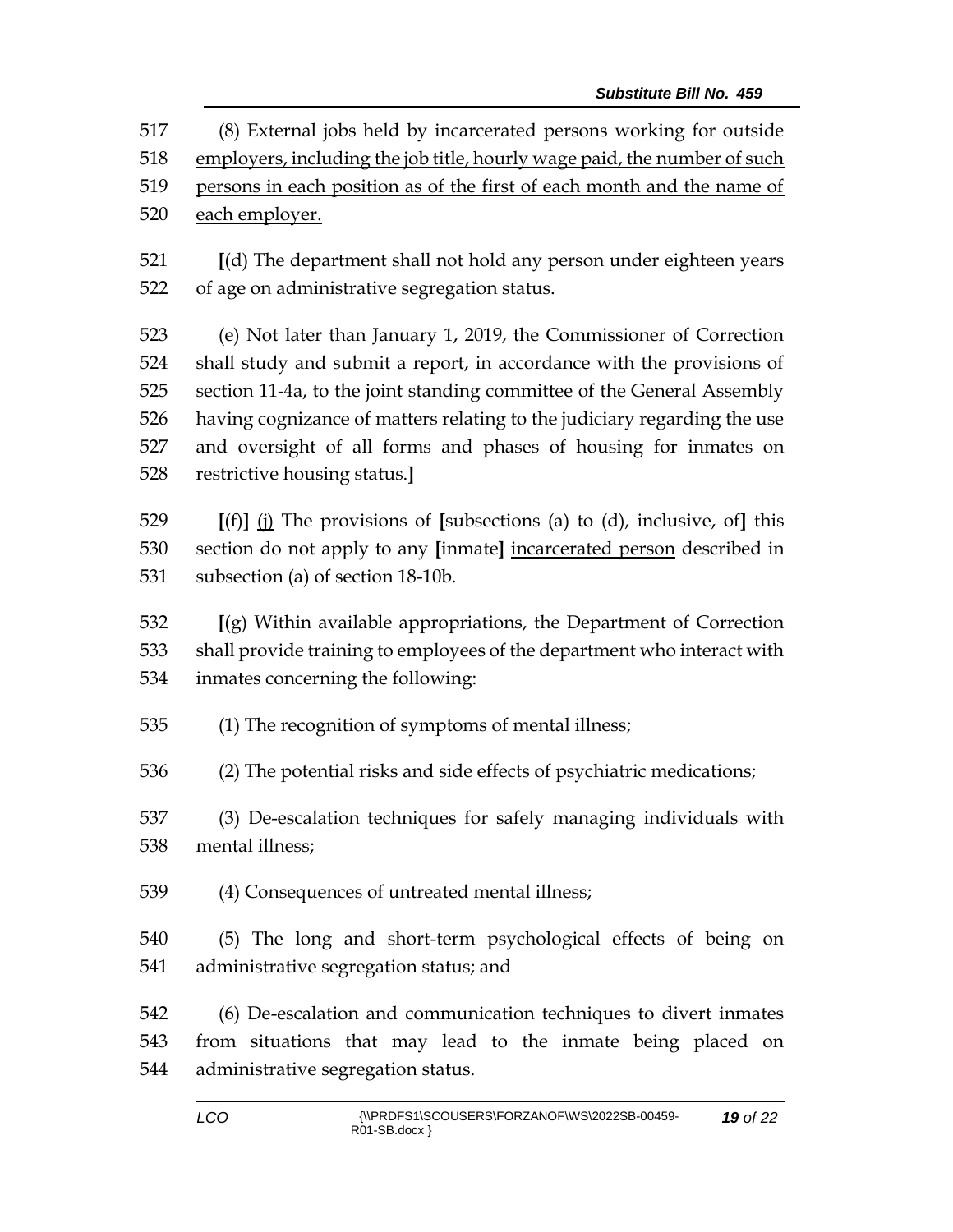(h) Within available appropriations, the Department of Correction shall take measures to promote the wellness of employees of the department who interact with inmates. These measures may include, but need not be limited to:

- (1) Employee assistance programs;
- (2) Peer support programs; and
- (3) Stress management training.**]**

 (k) The department shall publish on its Internet web site the formula for calculating an incarcerated person's mental health score and any report pursuant to subsection (i) of this section.

 Sec. 4. Section 1-300 of the general statutes is repealed and the following is substituted in lieu thereof (*Effective July 1, 2022*):

 (a) There is established the Office of Governmental Accountability. The executive administrator of the office shall serve as the administrative head of the office, who shall be appointed in accordance with the provisions of section 1-301, as amended by this act.

 (b) The Office of Governmental Accountability shall provide personnel, payroll, affirmative action and administrative and business office functions and information technology associated with such functions for the following: The Judicial Review Council established under section 51-51k, Judicial Selection Commission established under section 51-44a, Board of Firearms Permit Examiners established under section 29-32b, Office of the Child Advocate established under section 46a-13k, Office of the Victim Advocate established under section 46a- 13b, **[**and**]** State Contracting Standards Board established under section 4e-2 and Office of the Correction Ombuds, established under section 2 of this act. The personnel, payroll, affirmative action and administrative and business office functions of said offices, commission, council and boards shall be merged and consolidated within the Office of Governmental Accountability.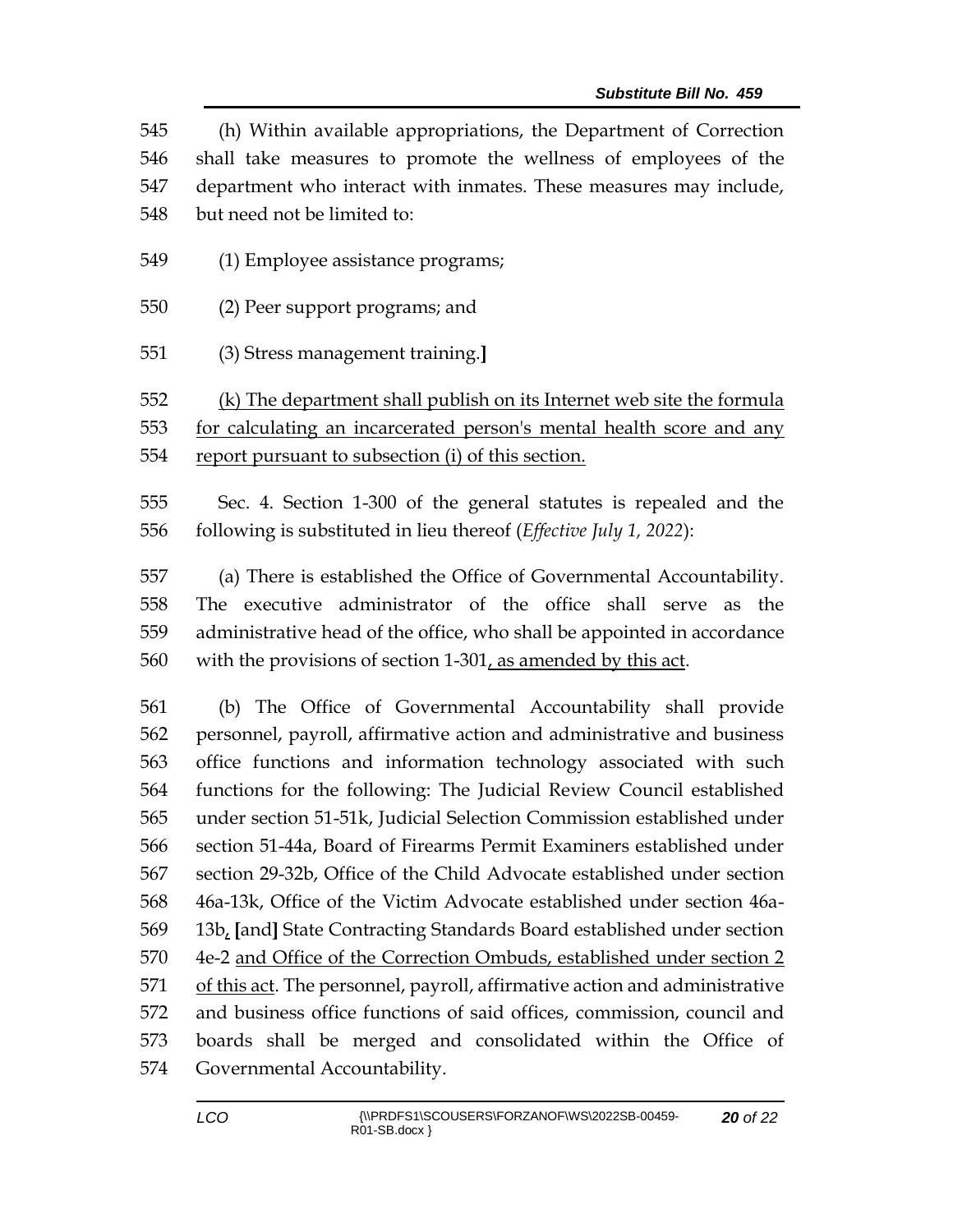(c) The executive administrator may employ necessary staff to carry out the administrative functions of the Office of Governmental Accountability, within available appropriations. Such necessary staff of the Office of Governmental Accountability shall be in classified service.

 (d) Nothing in this section shall be construed to affect or limit the independent decision-making authority of the Judicial Review Council, Judicial Selection Commission, Board of Firearms Permit Examiners, Office of the Child Advocate, Office of the Victim Advocate, **[**or the**]** State Contracting Standards Board or Office of the Correction Ombuds. Such decision-making authority includes, but is not limited to, decisions concerning budgetary issues and concerning the employment of necessary staff to carry out the statutory duties of each such office, commission, council or board.

 Sec. 5. Subsection (a) of section 1-301 of the general statutes is repealed and the following is substituted in lieu thereof (*Effective from passage*):

 (a) (1) There shall be a Governmental Accountability Commission, within the Office of Governmental Accountability established under section 1-300, as amended by this act, that shall consist of **[**six**]** seven members as follows: (A) The executive director of the Judicial Review Council established under section 51-51k, or the executive director's designee; (B) the chairperson of the Judicial Selection Commission established under section 51-44a, or the chairperson's designee; (C) the chairperson of the Board of Firearms Permit Examiners established under section 29-32b, or the chairperson's designee; (D) the Child Advocate appointed under section 46a-13k, or the advocate's designee; (E) the Victim Advocate appointed under section 46a-13b, or the advocate's designee; **[**and**]** (F) the chairperson of the State Contracting Standards Board established under section 4e-2, or the chairperson's designee; and (G) the Correction Ombuds appointed under section 18- 81jj, as amended by this act, or the Correction Ombuds' designee, provided no person serving as a designee under this subsection may be a state employee. The Governmental Accountability Commission shall